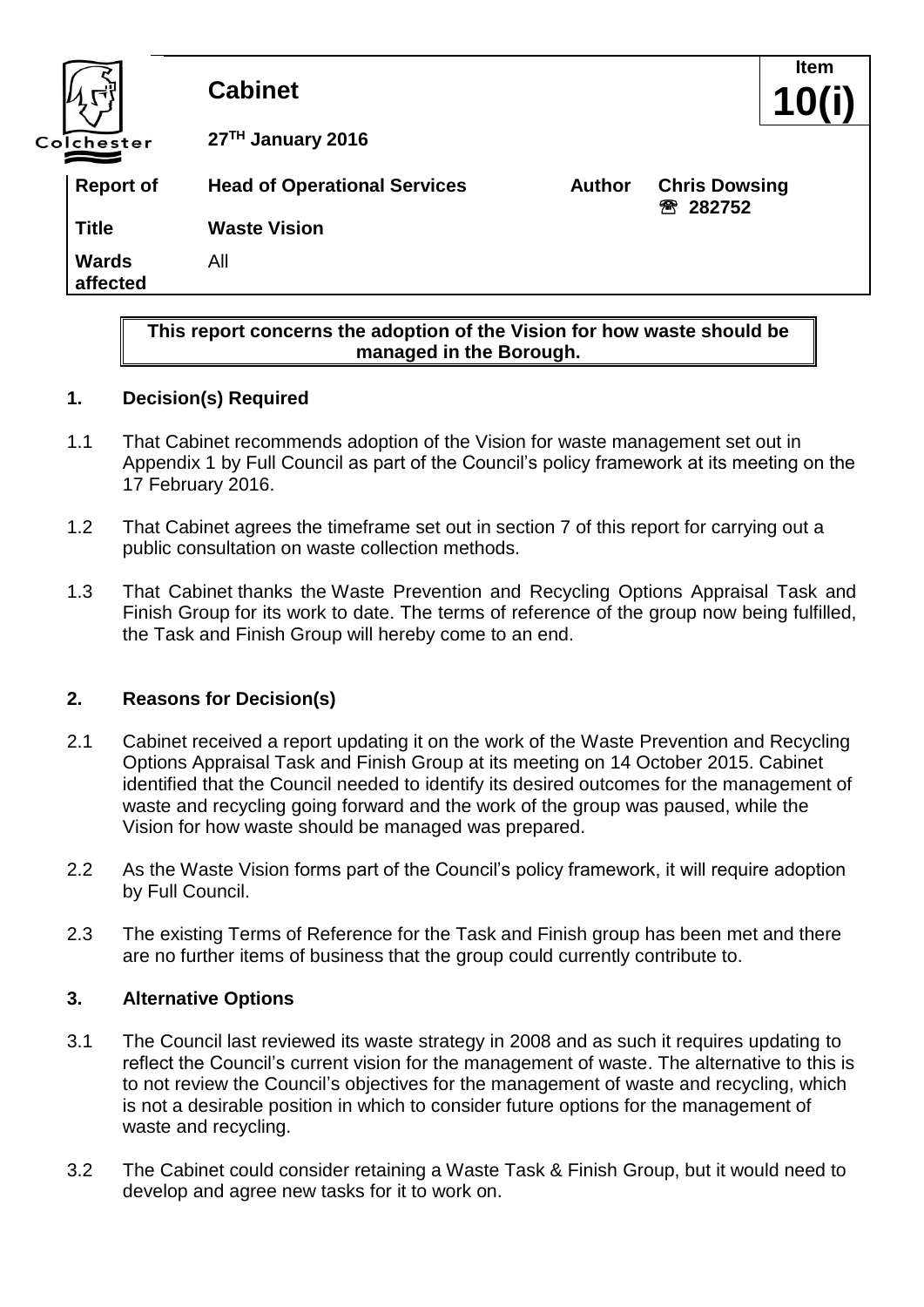# **4. Supporting Information**

- 4.1 At its meeting on the 14th October 2015 Cabinet received a report updating it on the work of the Waste Prevention and Recycling Options Appraisal Task and Finish Group. The group met on six occasions and received a wide range of detailed information on a variety of issues relating to the effective management of waste including what methods were used by the best performing authorities for recycling, barriers to recycling, incentives and behaviour change effects as well as other areas of interest.
- 4.2 The group also considered the methods and options for an effective public consultation which has helped to develop a programme for the consultation going forward. The group met its terms of reference and is thanked for its time and efforts in doing so.
- 4.3 It was proposed that Cabinet takes the opportunity to produce a new waste strategy that enables it to give a clear direction about the outcomes it is seeking to achieve for the management of waste and recycling. This is now being presented as a Waste Vision.
- 4.4 In line with the timetable set out in the previous report to Cabinet the Waste Vision was presented to Scrutiny Panel at its meeting 8<sup>th</sup> December 2015. Whilst there was concern over the detail of the document no substantive comments were made for the Cabinet to consider.

#### **5. Proposals**

- 5.1 It is proposed that following scrutiny of the Waste Vision Cabinet recommends to Full Council that the vision is adopted as part of the Council's Policy Framework. The vision provides a clear basis on which future decisions concerning how waste is managed in the Borough can be assessed.
- 5.2 Alongside the vision, a definitions document will be provided on the Council's website. This will provide links to a range of information and legislation around the management of waste and recycling that the Council also needs to consider or adhere to.

#### **6. Strategic Plan References**

6.1 This waste vision contributes to the strategic plan themes of: •'Welcoming' - improve sustainability, cleanliness and health to make the borough a place where people can grow and be proud to live •'Vibrant' - work hard to shape our future, and develop a strong sense of community across the borough by enabling people and groups to take more ownership and responsibility for their quality of life.

#### **7. Consultation**

7.1 In order to inform Cabinet's considerations for the doorstep waste and recycling collection service in the Borough, Qa Research was commissioned to:

'Evaluate the views of a representative sample of residents regarding possible changes to recycling and refuse collection services in Colchester'

7.2 Qa conducted eight qualitative focus groups with residents across four separate locations in Colchester. As part of the commission, Qa would also undertake face to face surveys with 1,000 households that form a representative sample of the Borough and there will be an online survey, which all residents of the Borough will have access to.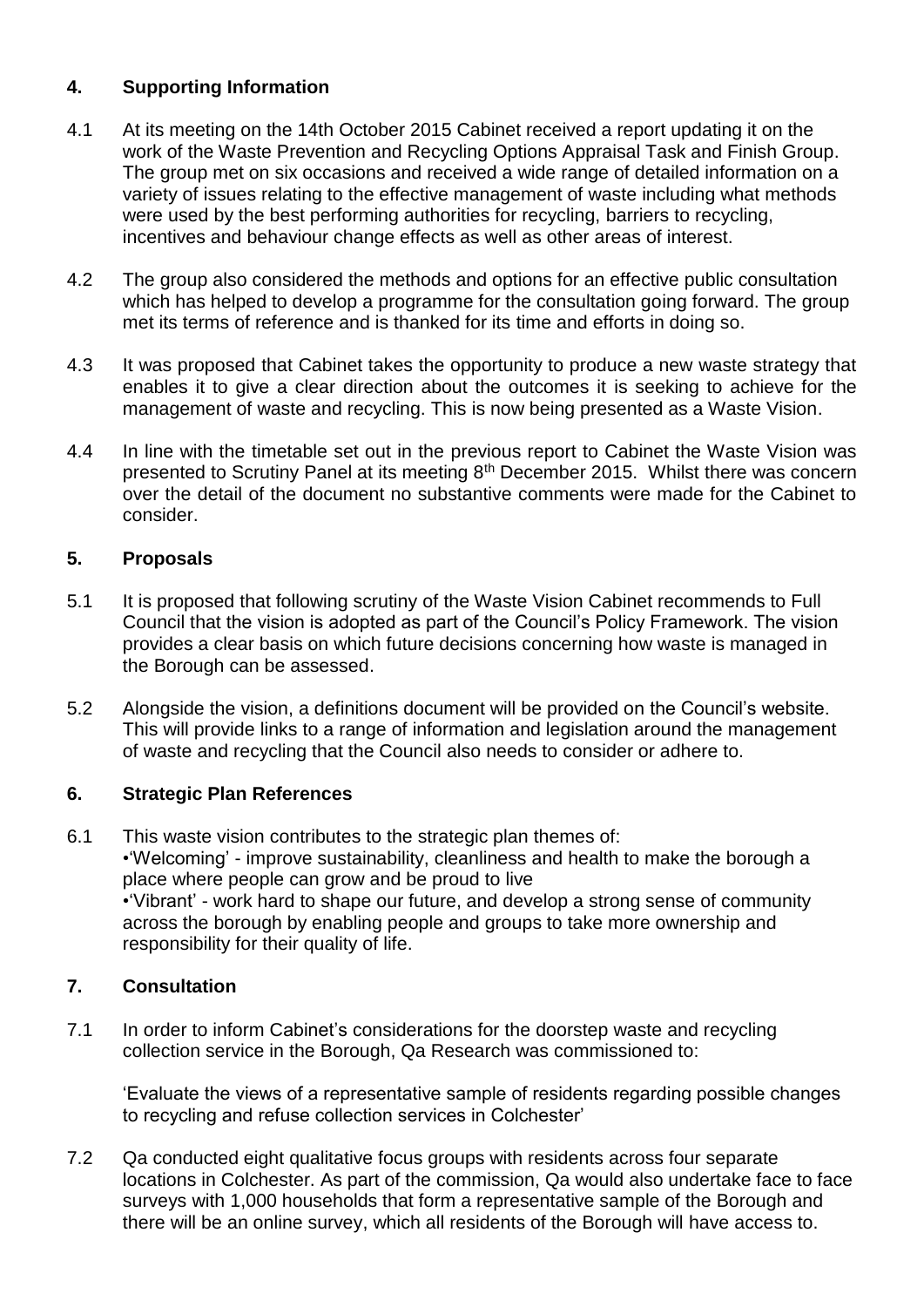This work is yet to be completed. It is proposed that this work is completed by Qa, in March and April 2016 so that the results can be reported back to Cabinet at its first full meeting of the new Municipal Year.

#### **8. Publicity Considerations**

8.1 If the Vision is agreed by the Cabinet and Full Council it will be publicised via the Council's website and provided to partner organisations.

## **9. Financial implications**

9.1 There are no direct financial implications as a result of the decisions in this report. Any financial implications arising as a result of any future work streams would be provided in future reports.

## **10. Equality, Diversity and Human Rights implications**

10.1 An updated Equality Impact Assessment for the Recycling and Waste service is available here<http://www.colchester.gov.uk/CHttpHandler.ashx?id=7734&p=0>

#### **11. Community Safety Implications**

11.1 There are no community safety, Health and Safety, and Risk Management implications as a result of this report.